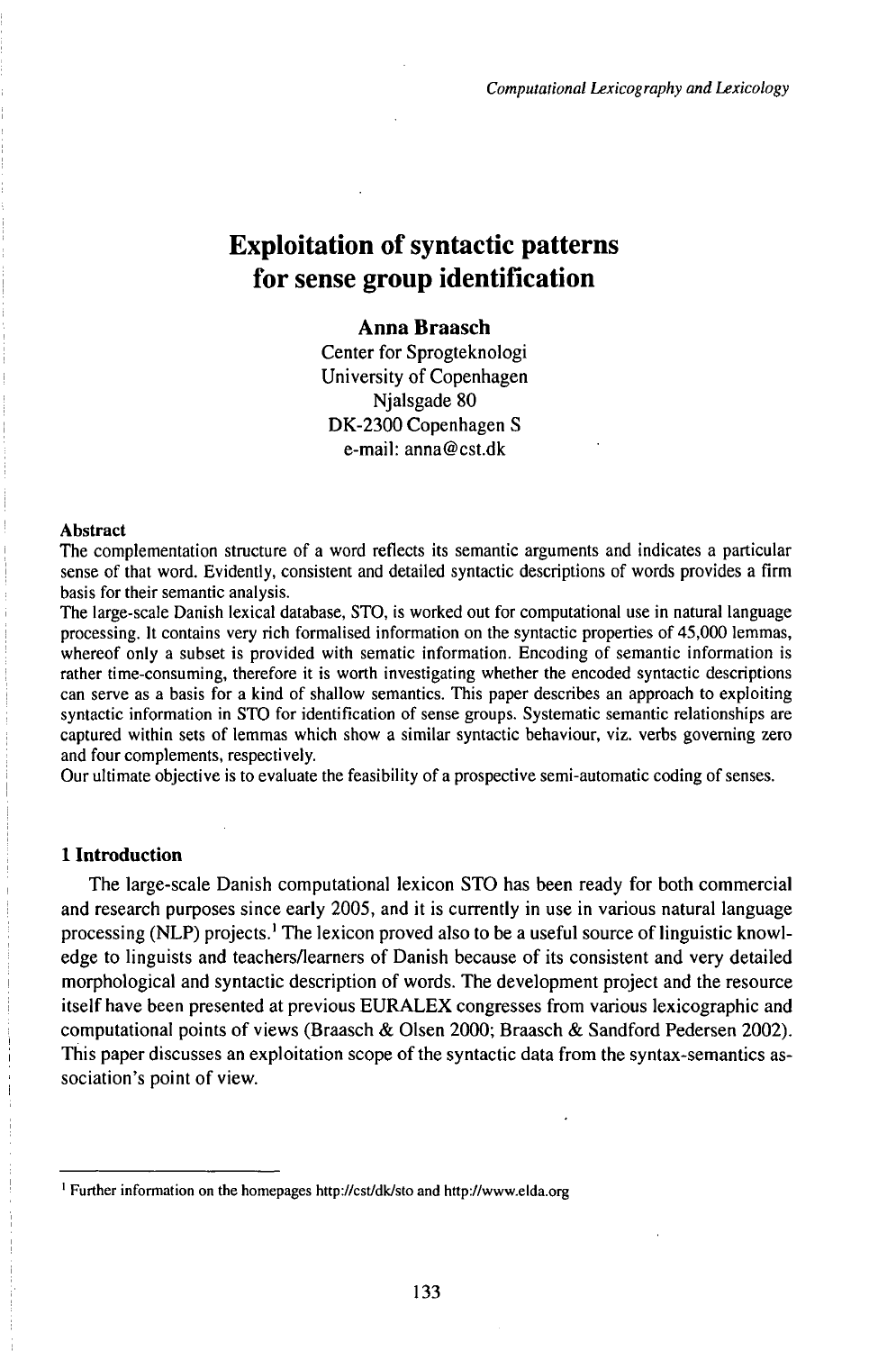# **2 Method ofsyntactic description in STO** *2.1 The "lexicalist approach" to the grammar*

The total number of entries exceeds 81,300 of which 45,000 lemmas are provided with syntactic description, and 8,500 of these (mainly nouns, approx. 10,000 senses) are encoded with semantic information (Braasch & Sandford Pedersen 2002). Particular importance has been attached to a systematic and uniform treatment of all lemmas, which is documented in detail in the STO Linguistic Specifications (2005). The encoding principles follow the socalled lexicalist approach, which means that a *lexical entry* includes much information that traditionally is expressed in *grammar*rules. This approach has proved to be advantageous in NLP applications because looking up information in the lexicon is faster than computing by means of grammar rules. The boundary between lexicon and grammar in NLP moves along a sliding scale as long as the basic requirement is met. That is, all relevant information must be present either in the form of general grammar rules or included in the individual lexicon entries. Recent trends in general lexicography have much in common with the lexicalist approach. Many present-day dictionaries contain patterns, construction codes or other formalised information on the usual syntactic contexts of the headword. Hunston  $\&$  Francis (2000) reports on a lexical grammar approach (what they call *pattern grammar)* in relation to the Collins COBUILD English Dictionary project. Also the six-volume Dictionary of Contemporary Danish (DDO) enumerates the syntactic constructions of the headword in a semi-formalised way.

## *2.2 Syntactic description*

The syntactic description in STO is highly inspired by the valence theory (Helbig  $\&$ Schenkel 1980) and its adaptation to NLP purposes (Somers 1987) comprising fine-grained information on the combinatorial properties of lemmas. All information is encoded on the basis of occurrences of the lemma in a corpus of 35 M tokens in order to capture its various syntactic contexts. Preference is given to more frequent syntactic patterns when an exhaustive encoding was not feasible because of the overwhelming number of syntactic constructions of a lemma (Braasch & Sandford Pedersen 2002).

The present investigation focuses on verbs because syntax is most prevalent for verbs: they subcategorize for a variety of complements, which naturally correspond to semantic arguments. That is why the syntactic descriptions of verbs (viz. more than 8,500) make up a material that lends itself to systematic investigation from the semantic point of view.

First, the basic, inherent properties of the lemma itself are described according to its syntactic category membership, e.g. reflexivity, use of auxiliary, and in the case of a phrasal verb also the particle in question. Second, the particular syntactic features of each selected construction of the verb are described as follows. The valency pattern contains the number of governed complements (i.e. *arity,* between 0 and 4). For each complement is given its syntactic function (e.g. subject, object) and its syntactic construction potential, the latter is expressed in syntactic categories (e.g. noun phrase, prepositional phrase, clause). Further details specified are the preposition of each governed prepositional phrase, the control type in case of infinite clauses (subject or object control), and whether the governed complement is mandatory or optional, similarly to what is mentioned in Hanks (2004:87) as "subvalency features". Each par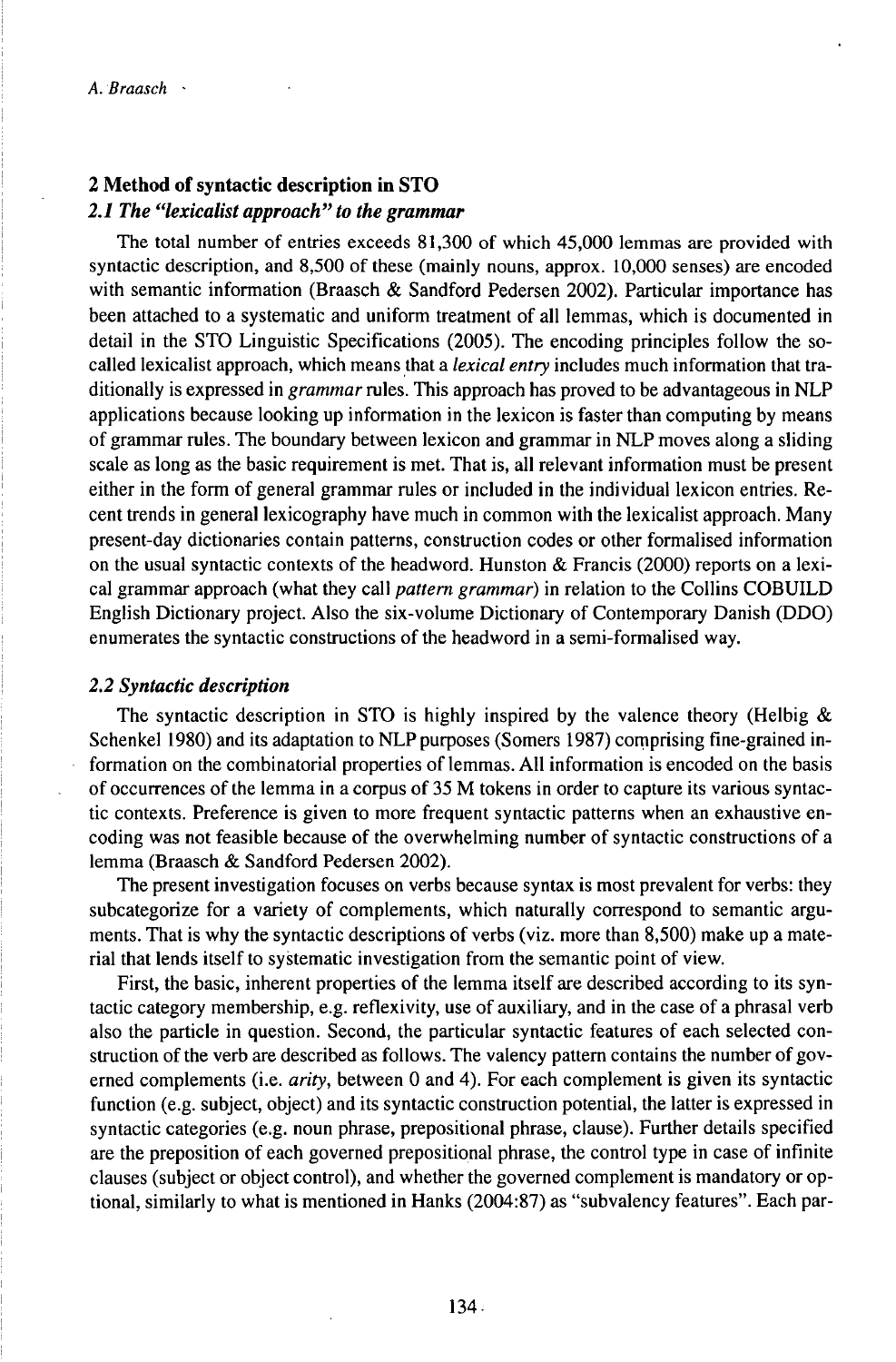ticular set of these features is expressed in a formalised *syntactic description* or a pattern. Basically, different syntactic descriptions of a lemma are encoded in distinct *syntactic units;* each noun, verb and adjective has at least one syntactic unit in STO.

#### **3 The relationship between sense and syntax**

In spite of the fact that there is no strict  $1:1$  relationship of syntactic and semantic readings, it is possible to observe several systematic connections or dependencies between sets of semantically related lemmas and the resemblance of their syntactic properties. Sinclair (1991:65) states: "It seems that there is a strong tendency for sense and syntax to be associated." Obviously, this fact has already been recognized by many linguists, but in the age of corpus linguistics the association between a syntactic structure and a given sense of a lexical item can be investigated systematically and in every detail as e.g. presented in Kilgarriff & Rundell (2002). Also Moon (1987:89 ff.) mentions the essential role of formal features as criteria for sense distinctions and says that "Syntax is one of the clearest criteria of all.".Further, she states on the basis ofsome illustrative examples that "In all these.cases, other factors reinforce the meaning distinction shown by syntactic distinction, but syntax remains a fairly clear guide." This is an observation with undoubted validity and relevance for the investigation described below.<sup>2</sup>

#### *3.1 Approaching sense groupsfrom a syntactic angle*

The investigations on possible semantic relationships between verbs that share syntactic de $scription(s)$  in STO are based on the above observations saying that a syntactic complementation structure of a word reflects its semantic argument structure. The matter can be approached from different angles, e.g. producing a list of all the words provided with a particular syntactic description, or starting from the lemma side in order to study the disambiguating power of its syntactic patterns, etc. In the analysis presented here we adopted the following method:

• Extracting a list of all *syntactic descriptions* of verbs encoded in the lexicon, organised according to various parameters, such as complexity, phrase structure type, contained particle and/or preposition, population, etc. and selecting a particular syntactic description for investigation,

• Extracting the list *oflemmas* (here verbs) sharing the selected syntactic description.

Subsequently, the above can be combined for investigation of possible relationships between syntactic construction types and systematic polysemy by extracting a list of lemmas sharing more than one single syntactic description.

### *3.2 Illustrative examples ofsyntax-semantics reUitionships observed*

In the following, observations on two highly different syntactic structure types of lexical

 $2$  Kohl et al., (WordNet 1998) approaches the subject from the opposite side in an interesting attempt to enhance the semantic treatment of verbs in the Princeton WordNet with syntactic frames. Fellbaum points to the observation "... the kind of semantic similarity on which the WordNet is built differs from that which is regularly reflected in syntax, although there is a significant overlap." (WordNet 1998:12).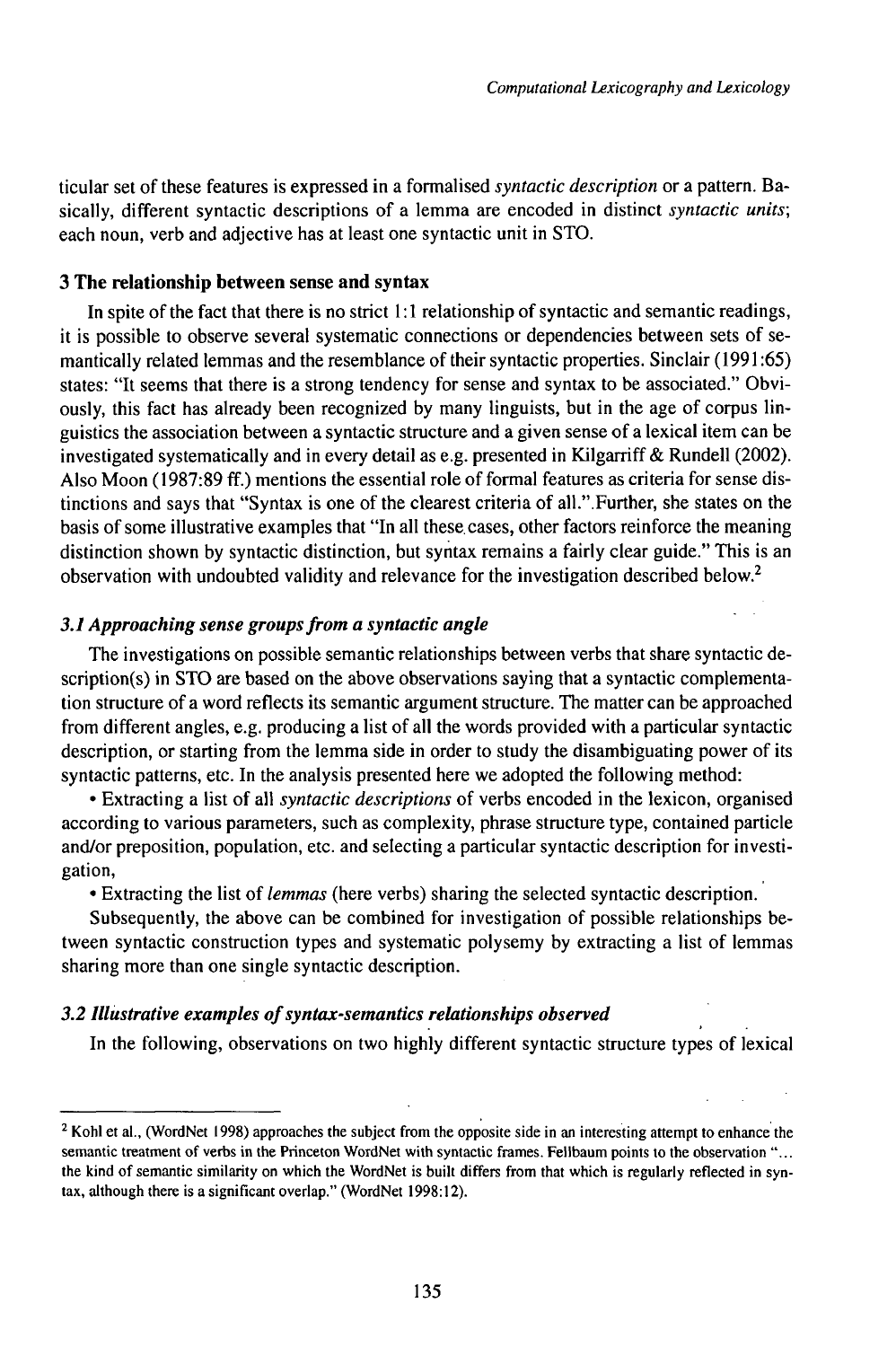units are presented. First, verbs with the simple, zerovalent syntactic pattern are dealt with in detail, in order to illustrate the method of semantic analysis and sense grouping. Second, verbs with the more complex, tetravalent pattern are examined and an overview of their basic sense groups is given. The zero- and the tetravalent pattern types respectively are only shared by a rather limited number of verbs, so these types are well suited to illustrating our approach. It should be noted that STO does not contain all Danish verbs, thus the lists below may appear incomplete.

#### *3.2.1 Zerovalent verbs: Syntactic description and sense groups*

Zerovalent verbs are intransitive verbs lacking an agent. They take the pronoun *det* "it" as formal subject (which is not included in the semantic arity number), e.g. *Det regner* (lit: "It rains" i.e. "It's raining"). These verb descriptions are identified by the basic code *DvO.* Some zerovalent verbs are phrasal verbs, which is reflected in their syntactic descriptions. The basic code is extended accordingly, e.g. *DvOx-ned,* where *x* refers to the phrasal structure of the verb, and *ned* ("down") is the particle itself. Altogether, 47 verbs are registered as zerovalent, and going through the list of verbs extracted and their corpus examples, the following observations on their structures appear:

• 37 are simple verbs (without particle)

• 10 are particle verbs (with one single occurrence of  $af$  ("off"), three occurrences of  $op$ ("up") and six occurrences *ofned* ("down") the two last mentioned being directional particles).

Grouping the verbs together from the semantic point of view, the following three semantic fields are identified:

• Weather/climate verbs: 37 (with/without particle, cf. Figure 1.)

• Sound emission verbs (all without particle): 6 (e.g. *bippe* "beep", *plaske\_2* "splash", etc.)

• Miscellaneous (all without particle): 4, which are *rime* ("rhyme"), *sp0ge* ("haunt viz. a place"), *klodse* ("help a lot"), *kildre* ("tickle").

The last group consists of single instances of rather different sense groups. The boundaries between the sound emission verbs and the senses compised by the miscellaneous group are not clear-cut, e.g. one of the verbs of the latter group *{gynge* "swing") usually being used about a rhytmic motion, is also used about rhythmic sound emission. On the other hand, some weather verbs are closely related to sound emission verbs being onomatopoetic words, e.g. *plaske* ("plash / patter"). When having a weather sense, these verbs in Danish are phrasal verbs and they also appear with a subject, i.e. in a monovalent variant, where the realised subject is *regn* "rain" e.g. *Regnen siler ned*, lit. "The rain is pouring down". Furthermore, some weather verb senses are closely related to other semantic fields like motion, and in such senses, including metaphorical use, they are mono- or divalent. English equivalents of some of the mentioned sound emission verbs are registered also in Levin's (1993) English Verb Classes and Alternations (e.g. plash, patter, thunder).

Verbs compounded of two elements, such as *styrtregne,* composed of the verbs *styrte* "pour" and *regne* "rain", lit. "pour-rain", and *pjaskregne, plaskregne* lit. "splash-rain" (all translated by "It is pouring with rain"), show that the first element modifies or intensifies the meaning of the basic verb *regne* "rain" in a particular way. A compound verb with a weakening/diminishing first element is also found, viz. *småregne* lit. "small-rain" (i.e. "drizzle"). Ex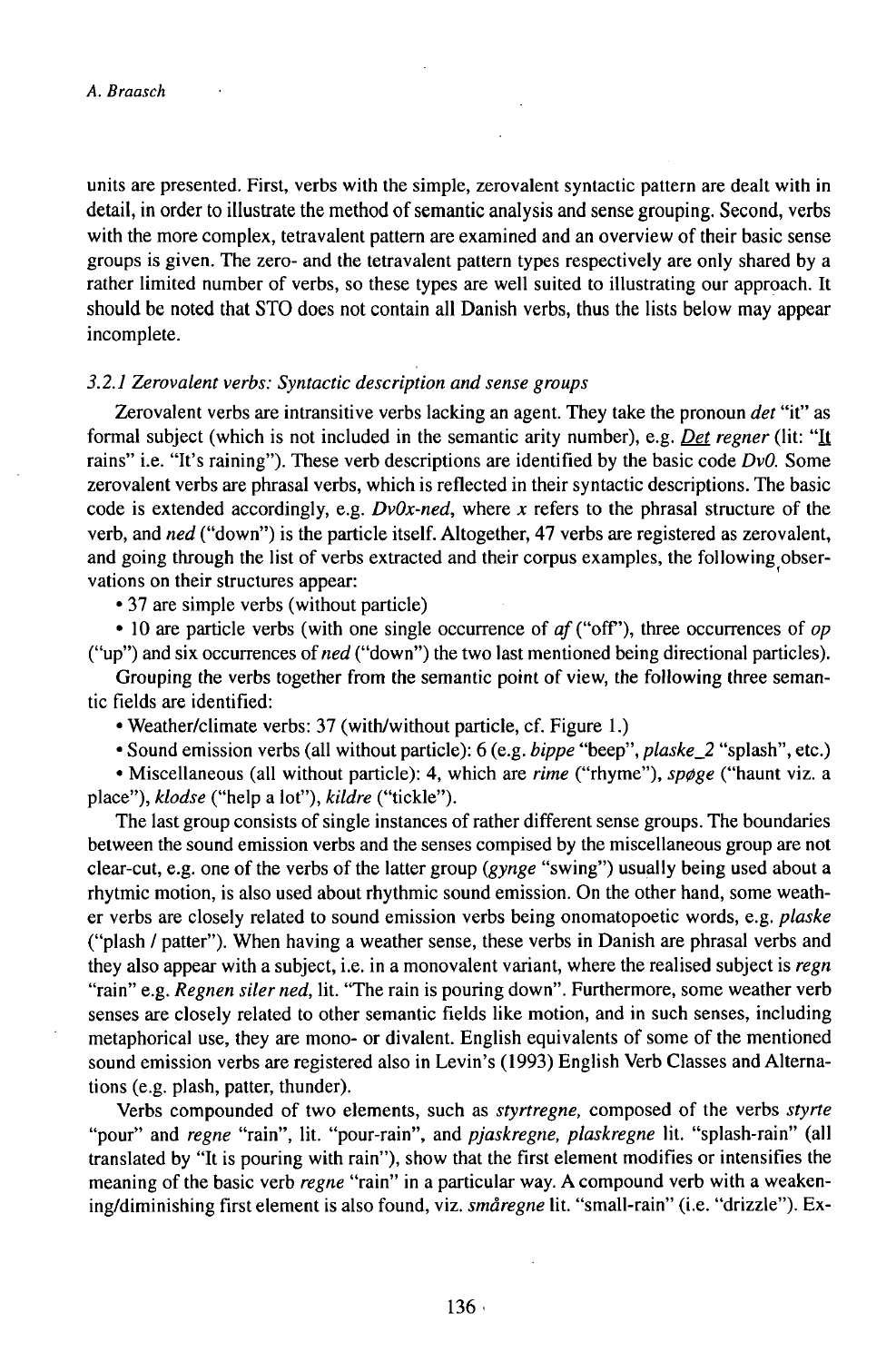amining the largest group of the weather/climate verbs, a few sub-domains can be distinguished: verbs relating to different natural phenomena such as precipitation (rain, snow and hail), wind, sky, daylight, thunderstorm and temperature. An interesting lexical gap is to be mentioned: in modern Danish, the verb related to slud "sleet" has almost disappeared (there are only 4 occurrences found in a corpus of  $~50$  M tokens).

The largest subgroup of these verbs, viz. 16, relate to rain (possibly, this fact pictures the usual weather conditions in Denmark). Here, the purely sound emission and miscellaneous groups will not be discussed further, because their monovalent pattern includes a subject (source or agent), e.g. alarmen bipper lit. "the alarm beeps", so they are dealt with differently. The table below summarizes the result of the meaning component analysis in terms of a semantic grouping. It shows the verbs sharing certain aspects of meaning, according to the weather phenomenon they are related to. The grouping indicates also semantic relationships like synonymy, antonymy and differentiating semantic features as well. The hierarchical relationship between the *basic verb* and the other verbs of a semantic group is a hyperonymy/superordinate relationship, in Fellbaum's terms (WordNet 1998:79) troponymy for verb hyponym. Further, the material allows for the recognition of some interesting aspects of lexical relationships, e.g. the semantically conditioned word-formation of compound verbs, as described above.

| Semantic domain related to<br>natural phenomenon |                   | (+syntactic<br>Lemma<br>unit no.)                       | Differentia<br>specifica             | Particle              | Semantic gouping      |
|--------------------------------------------------|-------------------|---------------------------------------------------------|--------------------------------------|-----------------------|-----------------------|
| 'ntecipitation'                                  | ʻrsin'            | re gne                                                  | l Nome                               | $\bullet$             | <b>Basic verb</b>     |
|                                                  |                   | småregne, stovregne,<br>dryppe                          | Intensity: light                     |                       | `drizzling` group     |
|                                                  |                   | skybegne, styrtregne,<br>оягедие,                       | Intensity; heavy                     | ٠                     | pouring' group        |
|                                                  |                   | pose, skylle, styrte, sile,<br>pladre, plaske_1, pisse, | Intensity: heavy<br>(+ direction)    | ned                   | 'donfiee' eixad       |
|                                                  |                   | pjaskregne, plaskregne,                                 | Intensity: heavy<br>$(+$ sound $)$   | ۰                     | an quotgʻan taritada" |
|                                                  | 'snow'            | sne                                                     | Newta                                | ä.                    | <b>Basic</b> with     |
|                                                  |                   | fvge                                                    | Intensity: heavy (+<br>direction)    | ٠                     | 'driftine'            |
|                                                  | hait <sup>h</sup> | hagle                                                   | None                                 | ٠                     | Rasic verb            |
| 'wind'                                           |                   | blesse 4                                                | None                                 | ۰                     | <b>Basic verb</b>     |
|                                                  |                   | hifte                                                   | Intensity: linht                     | ٠                     | 'blowing' group       |
|                                                  |                   | storme                                                  | Intensity: heavy                     | ÷                     | (light/fresh/         |
|                                                  |                   | blæse 2                                                 | Intensity: increasing                | op                    | stromphate)           |
|                                                  |                   | loie                                                    | Intensity: decreasing                | εť                    |                       |
|                                                  |                   | traskie                                                 | Intensity: unmarked<br>(+ direction) | ٠                     | 'draughting'          |
| aky.                                             |                   | klare                                                   | Intensity: increasing                | op                    | 'elearing up' group   |
|                                                  |                   | <b>h</b> ystic                                          |                                      |                       |                       |
| 'thunderstorm'                                   |                   | blitze, Ivne                                            | Emission of: light                   | $\tilde{\phantom{a}}$ | 'lightening' group    |
|                                                  |                   | tordne, dundre, gungre                                  | Emission of: sound:                  | ä.                    | 'thundering' group    |
| 'temperature'                                    |                   | fresc                                                   | Degree: helow zero                   |                       | freezina'             |
|                                                  |                   | h3                                                      | Degree: above zero                   | $\ddot{\phantom{1}}$  | 'thawing'             |
| "daylight"                                       |                   | lysne, dages                                            | Intensity: increasing                | ٠                     | 'dawning' group       |
|                                                  |                   | blâne, morkne                                           | Intensity: decreasing                |                       | 'getting dark' group  |

Figure 1. Semantic grouping of weather/climate verb senses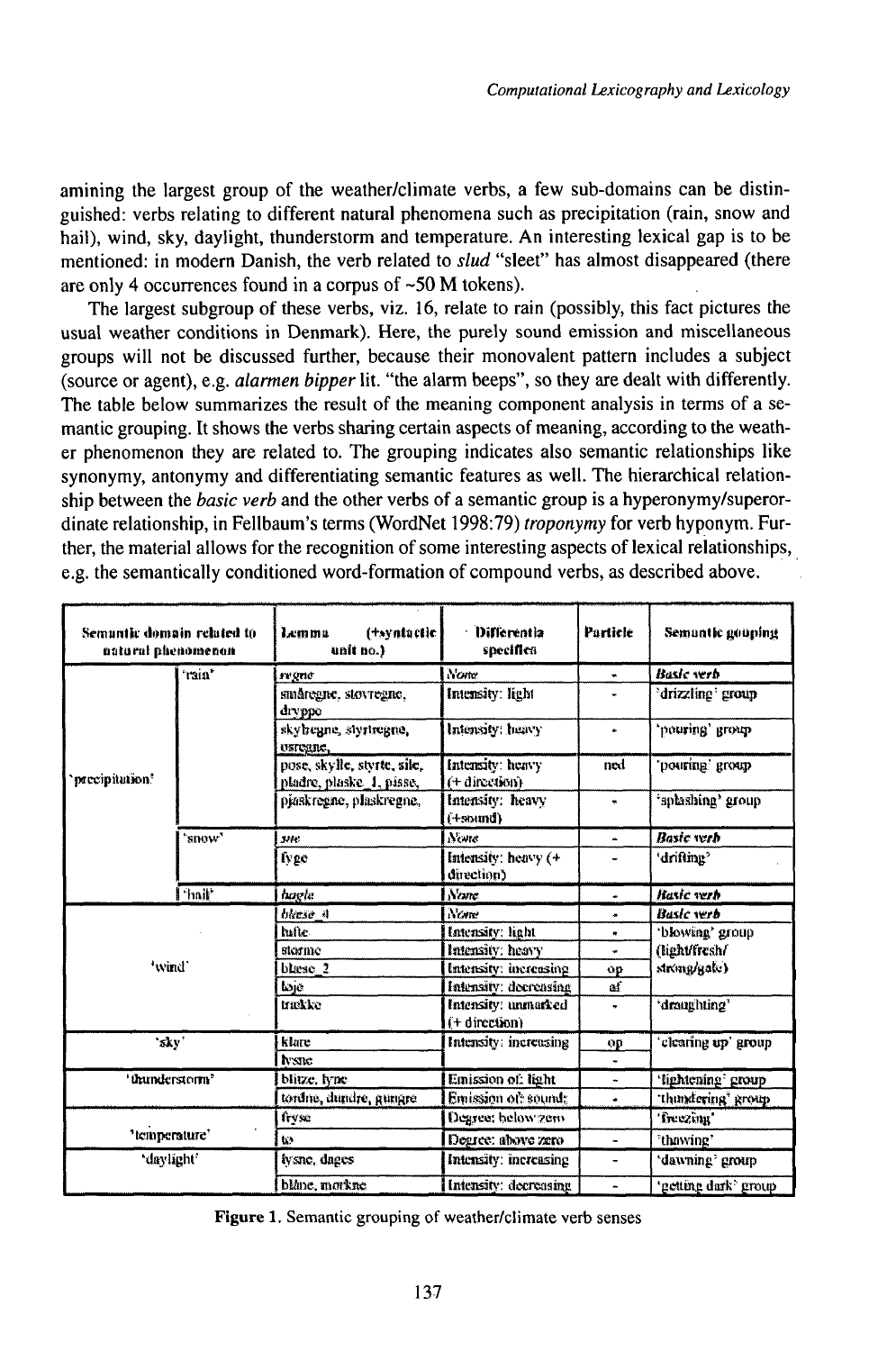## 3.2.2 Tetravalent verbs: syntactic descriptions and sense groups – a brief summary<sup>3</sup>

As regards the relationship between tetravalent verbs and their sense groups, only a few principal observations on the most salient sense groups are presented here. Tetravalent constructions comprise four valency-bound complements: beside the subject and object, an indirect object and/or prepositional object(s); the last ones represent the source/origin and goal/target arguments, respectively. Tetravalent verb descriptions are identified by the basic code  $Dv4$ , followed by the codes for each of its valency-bound elements, etc. (cf. subsection 2.2). Altogether, 51 verbs are encoded with a tetravalent syntactic description comprising three subtypes.

• 49 verbs are encoded with the most prevalent tetravalent pattern that summarizes the syntactic behavior of 'X changes Y from  $Z$  to  $W$ . It reflects verb senses belonging to the externally controlled event type (domain: cause\_change), distributed over various sense subgroups (some prototypic examples are shown in Figure 2.)

• 2 verbs of which one is provided with a description that summarizes the syntactic behavior of 'X pays Y to W for Z' (semantic group:  $pay$ ) and another with a description that summarizes the syntactic behavior of 'X sentences Y W for Z', with double object (semantic group: bill/fine see also in Levin 1993:47).

| Semantic domain<br>cause change of               | Lemma examples<br>(+ syntactic unit no.)        | <b>Differentia Specifica</b> | Comments           |
|--------------------------------------------------|-------------------------------------------------|------------------------------|--------------------|
| <sup>1</sup> location of the object <sup>®</sup> | transportere "transport"<br>bove $4$ "carry"    | with subject displacement    | many sub-          |
|                                                  | sende 2 "send, transmit"<br>eksportere "export" | no subject displacement      | groups             |
|                                                  | opnormere "upgrade"                             | increasing                   | subgroups on       |
| 'value of the object'                            | mediustere "can down, reduce".                  | decreasing                   | size, extent       |
|                                                  | omdefinere "redefine"                           | meutral                      | of the object      |
|                                                  | opresse "move up".                              | upwards                      | subgroups on       |
| f 'state of the object'                          | degradere "degrade"                             | downwards                    | state-type         |
|                                                  | forundre "change, alter"                        | neutral                      |                    |
| possession of the object'                        | ekspropriere "expropriate"                      | connotation $(+,-\alpha,0)$  | <b>SUBRIVITIES</b> |

**Figure 2.** Survey scheme of a semantic grouping of tetravalent verbs (Extract)

#### **4 Conclusion and perspectives**

The examination of zero- and tetravalent verbs illustrated a method of exploitation of the syntax-semantics relationships recognized. Although the verb lists were numerically small and semantically rather homogenous, the method can be employed for a full-scale analysis by applying it to systematically selected subsets of the large valency classes, e.g. divalent verbs. A full study will comprise all (890) different syntactic descriptions of 5,775 verbs, in total approx. 8,800 syntactic units. These patterns are unevenly distributed over the five arity classes. Obviously, the processing of large and semantically broad lists requires more steps of subdi-

<sup>&</sup>lt;sup>3</sup> For a more comprehensive account for the result of this analysis and investigations into larger valency groups please see http://cst.dk/sto/referencer/index.html (Braasch, 2006).